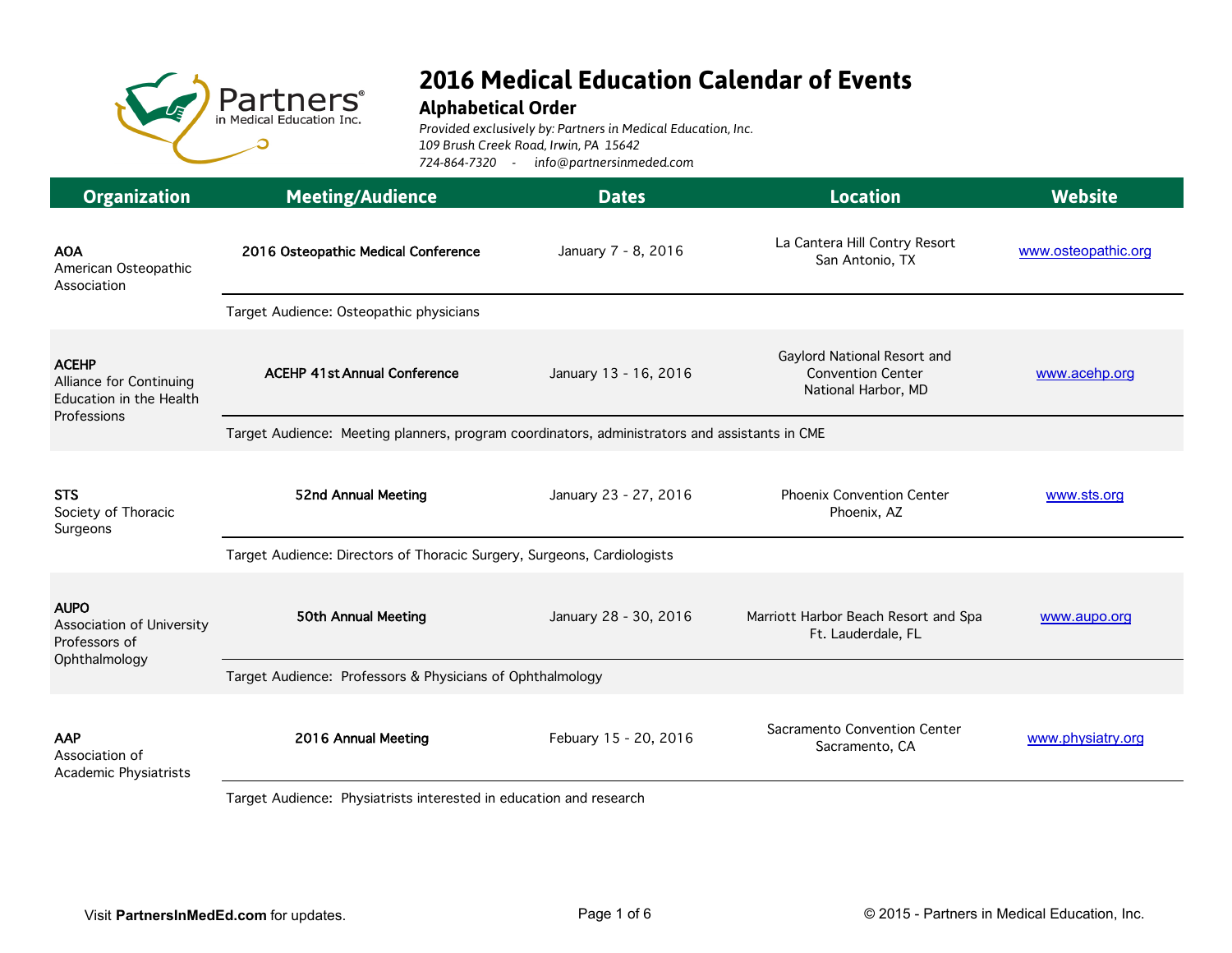| <b>Organization</b>                                                                               | <b>Meeting/Audience</b>                                                                       | <b>Dates</b>             | <b>Location</b>                                                                | <b>Website</b> |  |  |
|---------------------------------------------------------------------------------------------------|-----------------------------------------------------------------------------------------------|--------------------------|--------------------------------------------------------------------------------|----------------|--|--|
| <b>APM</b><br>Association of Professors<br>of Medicine                                            | 2016 APM Winter Meeting                                                                       | February 24 - 27, 2016   | <b>Belmond Charleston Place Hotel</b><br>Charleston, SC                        | www.im.org/APM |  |  |
|                                                                                                   | Target Audience: Internal Medicine Chairs and Appointed Leaders                               |                          |                                                                                |                |  |  |
| <b>ACGME</b><br>Accreditation Council for<br><b>Graduate Medical</b><br>Education                 | <b>ACGME Annual Educational</b><br>Conference                                                 | February 25 - 28, 2016   | Gaylord National Resort and<br><b>Convention Center</b><br>National Harbor, MD | www.acgme.org  |  |  |
|                                                                                                   | Target Audience: Program Directors, DIOs, GME Directors, Administrative and Coordinator Staff |                          |                                                                                |                |  |  |
| <b>APGO</b><br><b>Association of Professors</b><br>of Gynecology and                              | 2016 CREOG and APGO<br><b>Annual Meeting</b>                                                  | March 2 - 5, 2016        | Hyatt Regency New Orleans<br>New Orleans, LA                                   | www.apgo.org   |  |  |
| <b>Obstetrics</b>                                                                                 | Target Audience: Residency Program Directors and Coordinators for OB/GYN                      |                          |                                                                                |                |  |  |
| <b>AADPRT</b><br>American Association of<br>Directors of Psychiatric<br><b>Residency Training</b> | 45th Annual Meeting                                                                           | March 3-5, 2016          | <b>Hilton Austin</b><br>Austin, TX                                             | www.aadprt.org |  |  |
|                                                                                                   | Target Audience: Psychiatry & Neurology Professionals                                         |                          |                                                                                |                |  |  |
| <b>SACME</b><br>Society for Academic<br><b>Continuing Medical</b><br>Education                    | 2016 World Congress on Continuing<br><b>Professional Development</b>                          | March 17 - 19, 2016      | Manchester Grand Hyatt<br>San Diego, CA                                        | www.sacme.org  |  |  |
|                                                                                                   | Target Audience: CME Educators                                                                |                          |                                                                                |                |  |  |
| <b>AUR</b><br>Association of University<br>Radiologists                                           | <b>AUR 64th Annual Meeting</b><br>and Andhense Das man Directors Dealth in                    | March 29 - April 1, 2016 | Manchester Grand Hyatt<br>San Diego, CA                                        | www.aur.org    |  |  |

Target Audience: Program Directors, Radiology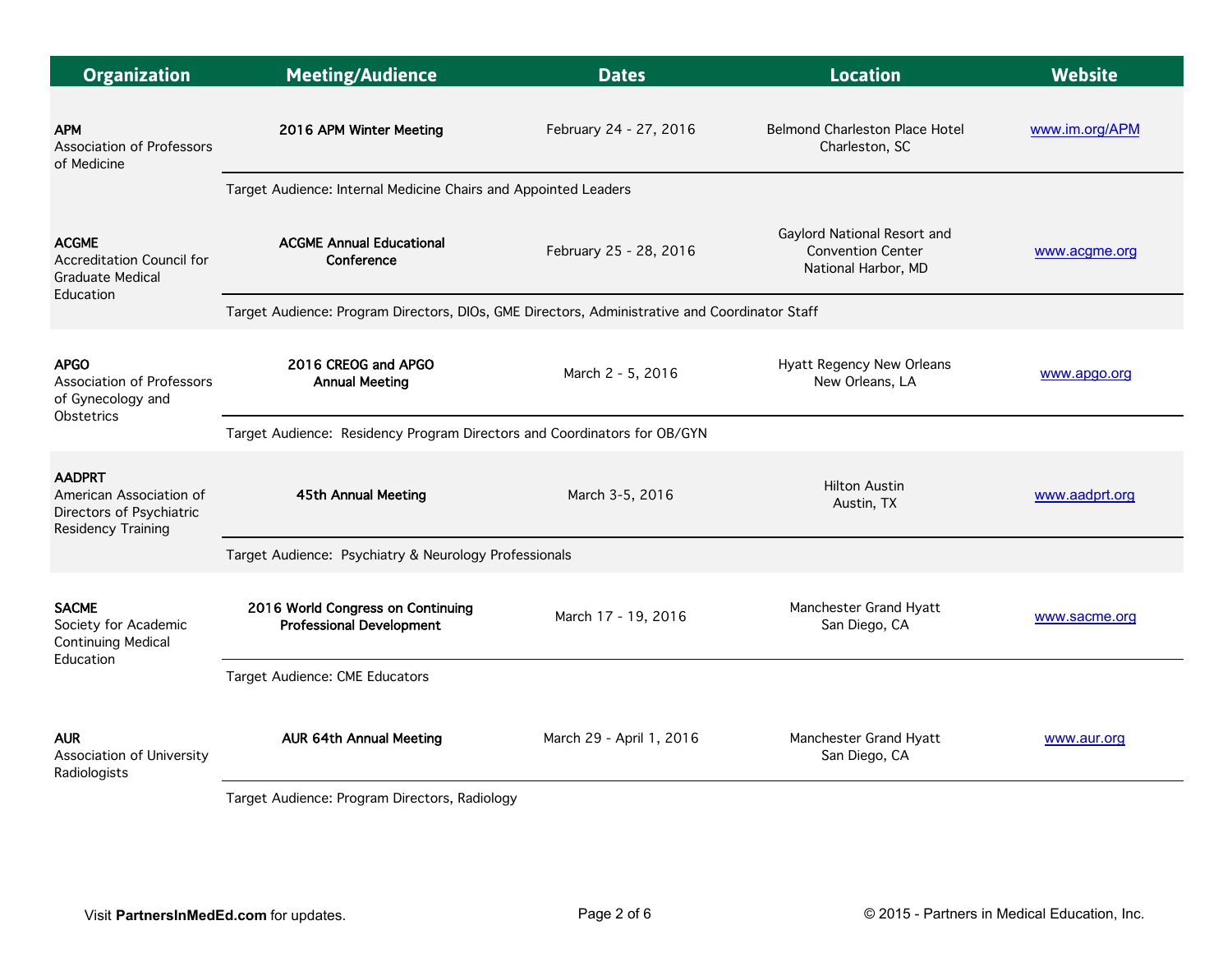| <b>Organization</b>                                                                 | <b>Meeting/Audience</b>                                                                                                               | <b>Dates</b>             | <b>Location</b>                                               | <b>Website</b> |  |  |
|-------------------------------------------------------------------------------------|---------------------------------------------------------------------------------------------------------------------------------------|--------------------------|---------------------------------------------------------------|----------------|--|--|
| <b>APPD</b><br>Association of Pediatric<br>Program Directors                        | 2016 APPD Spring Meeting                                                                                                              | March 30 - April 2, 2016 | New Orleans Marriott<br>New Orleans, LA                       | www.appd.org   |  |  |
|                                                                                     | Target Audience: Residency & Fellowship PDs, AssociatePDs, PCs, and Chief Residents; Clerkship Directors, Med-Peds Directors & Admins |                          |                                                               |                |  |  |
| <b>AIAMC</b><br>Alliance of Independent<br><b>Academic Medical Centers</b>          | 2016 Annual Meeting                                                                                                                   | March 31- April 2, 2016  | Loews Ventana Canyon<br>Tucson, AZ                            | www.aiamc.org  |  |  |
|                                                                                     | Target Audience: VPMAs, DMEs, ADMEs,<br><b>CMO<sub>s</sub></b>                                                                        |                          |                                                               |                |  |  |
| <b>AAFP</b><br>American Academy for<br><b>Family Physicians</b>                     | 2015 AAFP PDW & RPS Residency<br><b>Education Symposium</b>                                                                           | April 1- 5, 2016         | Sheraton Kansas City Hotel<br>Crown Center<br>Kansas City, MO | www.aafp.org   |  |  |
|                                                                                     | Target Audience: Family Medicine Residency Program Directors and Coordinators                                                         |                          |                                                               |                |  |  |
| <b>ASIP</b><br>American Society for<br>Investigative Pathology                      | 2016 Annual Meeting                                                                                                                   | April 2 - 6, 2016        | San Diego Convention Center<br>San Diego, CA                  | www.asip.org   |  |  |
|                                                                                     | Target Audience: Directors of Pathology Graduate Training Programs                                                                    |                          |                                                               |                |  |  |
| <b>APDS</b><br>Association of<br>Program Directors in<br>Surgery                    | 2016 Surgical Education Week                                                                                                          | April 12 - 16, 2016      | <b>Westin Copley Place</b><br>Boston, MA                      | www.apds.org   |  |  |
|                                                                                     | Target Audience: Surgeons                                                                                                             |                          |                                                               |                |  |  |
| <b>ACCME</b><br>Accreditation Council for<br><b>Continuing Medical</b><br>Education | 2016 ACCME Workshop - Spring                                                                                                          | April 14 - 15, 2016      | Westin River North<br>Chicago, IL                             | www.accme.org  |  |  |
|                                                                                     | Target Audience: Anyone in the CME community wanting to learn more about ACCME accreditation                                          |                          |                                                               |                |  |  |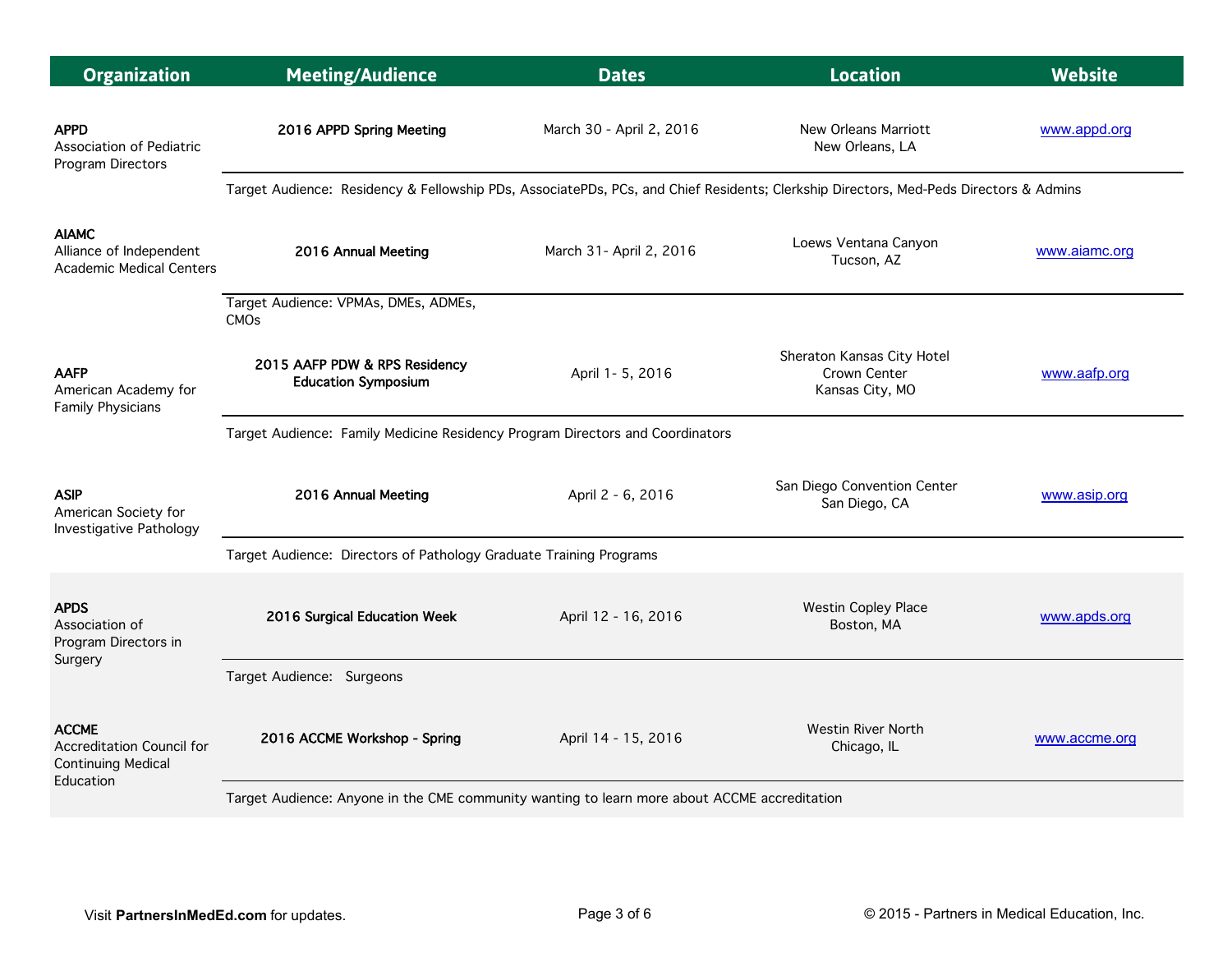| <b>Meeting/Audience</b>                                                                                                                            | <b>Dates</b>                                             | <b>Location</b>                                       | <b>Website</b>                                                                                             |  |
|----------------------------------------------------------------------------------------------------------------------------------------------------|----------------------------------------------------------|-------------------------------------------------------|------------------------------------------------------------------------------------------------------------|--|
| 2016 APDIM Spring Conference                                                                                                                       | April 17 - 21, 2016                                      | The Mirage<br>Las Vegas, NV                           | www.im.org                                                                                                 |  |
|                                                                                                                                                    |                                                          |                                                       |                                                                                                            |  |
| 2016 Annual Meeting                                                                                                                                | April 27 - 30, 2016                                      | <b>Hilton Hotel and Towers</b><br>Portland, OR        | www.aodme.org                                                                                              |  |
|                                                                                                                                                    |                                                          |                                                       |                                                                                                            |  |
| 24th Annual Health Forum/<br><b>AHA Leadership Summit</b>                                                                                          | May 1 - 4, 2016                                          | Washington Hilton Hotel<br>Washington, DC             | www.aha.org                                                                                                |  |
| Target Audience: CEOs, Administrators and System Executives, Board Members, Nursing Executives, Practitioners, Public Health and Community Leaders |                                                          |                                                       |                                                                                                            |  |
| <b>SGIM 39th Annual Meeting</b>                                                                                                                    | May 11 - 14, 2016                                        | Diplomat Hotel & Spa<br>Hollywood, FL                 | www.sgim.org                                                                                               |  |
| Target Audience: Internal Medicine Professionals                                                                                                   |                                                          |                                                       |                                                                                                            |  |
| <b>2015 Educational Institute</b><br>60th Anniversary                                                                                              | May 18 - 20, 2016                                        | Marriott Harbor Beach Resort<br>Ft. Lauderdale, FL    | www.ahme.org                                                                                               |  |
| Target Audience: DIOs, CAOs, Directors, Coordinators, and Administrators of Undergraduate, Graduate, and Continuing Medical Education              |                                                          |                                                       |                                                                                                            |  |
| AMA House of Delegates Annual Meeting                                                                                                              | June 11 - 15, 2016                                       | Hyatt Regency Chicago<br>Chicago, IL                  | www.ama-assn.org                                                                                           |  |
|                                                                                                                                                    | Target Audience: Osteopathic Medical<br><b>Educators</b> | Target Audience: Program Directors, Internal Medicine | Tornet Audiones: CNF providers phormesesuties and dovies industry, requisting and cooredition examinations |  |

Target Audience: CME providers, pharmaceutical and device industry, regulating and accrediting organizations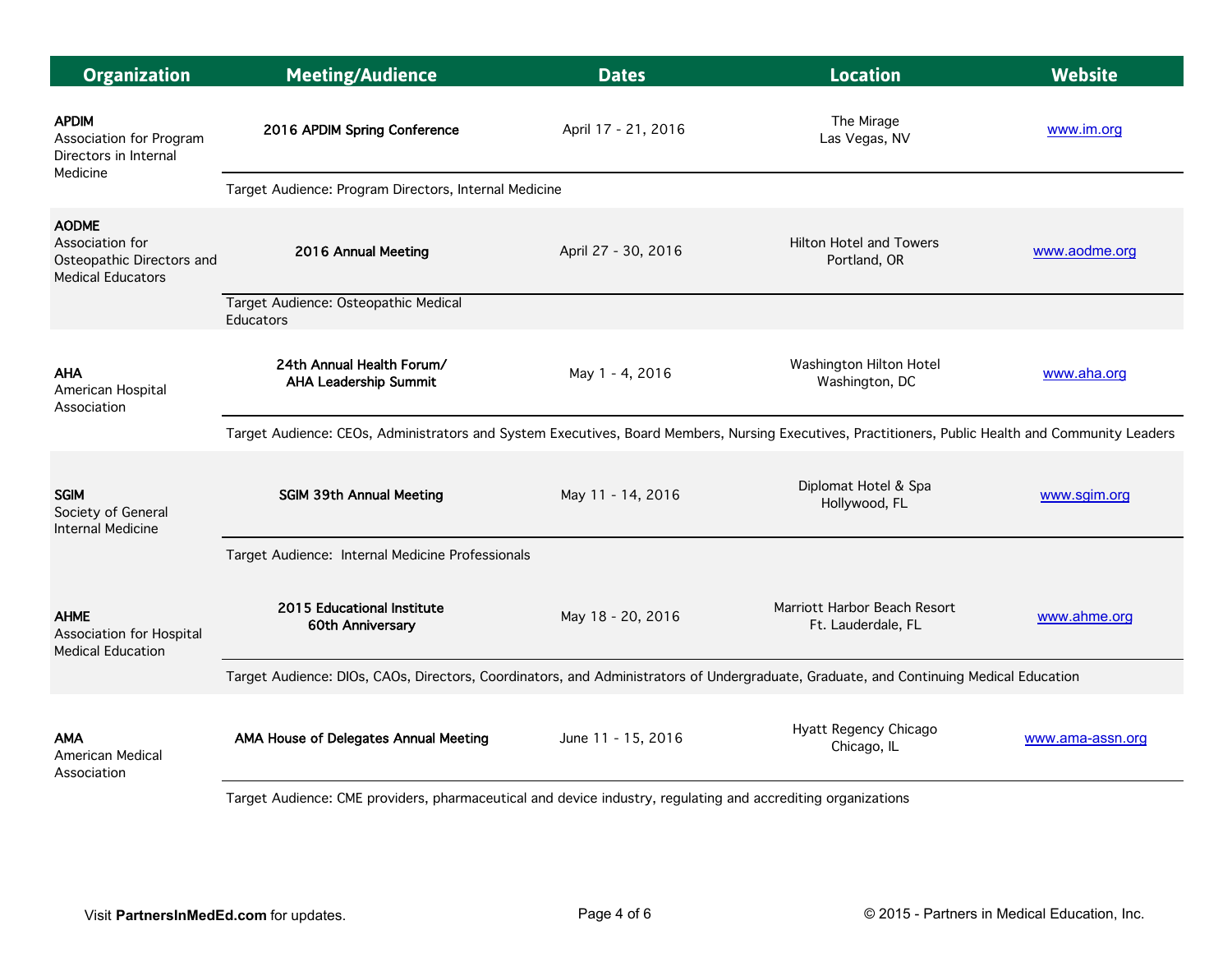| <b>Organization</b>                                                    | <b>Meeting/Audience</b>                                                                                      | <b>Dates</b>            | <b>Location</b>                                     | <b>Website</b>      |  |  |
|------------------------------------------------------------------------|--------------------------------------------------------------------------------------------------------------|-------------------------|-----------------------------------------------------|---------------------|--|--|
| <b>ACCME</b><br>Accreditation Council for<br><b>Continuing Medical</b> | 2016 ACCME Workshop - Fall                                                                                   | August 4 - 5, 2016      | <b>Westin River North</b><br>Chicago, IL            | www.accme.org       |  |  |
| Education                                                              | Target Audience: Anyone in the CME community wanting to learn more about ACCME accreditation                 |                         |                                                     |                     |  |  |
| <b>ARCOS</b><br>Association of Residency<br>Coordinators in            | 2016 ARCOS Conference                                                                                        | September 20 - 24, 2016 | Venue TBD<br>Orlando, FL                            | www.arcosonline.org |  |  |
| Orthopaedic Surgery                                                    | Target Audience: Residency Coordinators for Orthopaedic Surgery Programs                                     |                         |                                                     |                     |  |  |
| <b>AAFP</b><br>American Academy for<br>Family Physicians               | 2015 Annual Scientific Assembly                                                                              | September 20 - 25, 2016 | Venue TBD<br>Orlando, FL                            | www.aafp.org        |  |  |
|                                                                        | Target Audience: Family practice physicians, administrators and anyone interested in family practice         |                         |                                                     |                     |  |  |
| <b>APPD</b><br><b>Association of Pediatric</b><br>Program Directors    | 2016 APPD Fall Meeting                                                                                       | September 22 - 24 2016  | Renaissance Arlington Capital View<br>Arlington, VA | www.appd.org        |  |  |
|                                                                        | Target Audience: Residency & Fellowship PDs, Associate PDs, PCs, and Chief Residents                         |                         |                                                     |                     |  |  |
| <b>AAMC</b><br>Association of American<br><b>Medical Colleges</b>      | 2016 AAMC Annual Meeting                                                                                     | November 11 - 15, 2016  | Venue TBD<br>Seattle, WA                            | www.aamc.org        |  |  |
|                                                                        | Target Audience: Medical Educators                                                                           |                         |                                                     |                     |  |  |
| <b>AMA</b><br><b>American Medical</b><br>Association                   | AMA House of Delegates Interim Meeting                                                                       | November 12 - 15, 2016  | Walt Disney World Swan/Dolphin<br>Orlando, FL       | www.ama-assn.org    |  |  |
|                                                                        | Target Audience: CME providers, pharmaceutical and device industry, regulating and accrediting organizations |                         |                                                     |                     |  |  |